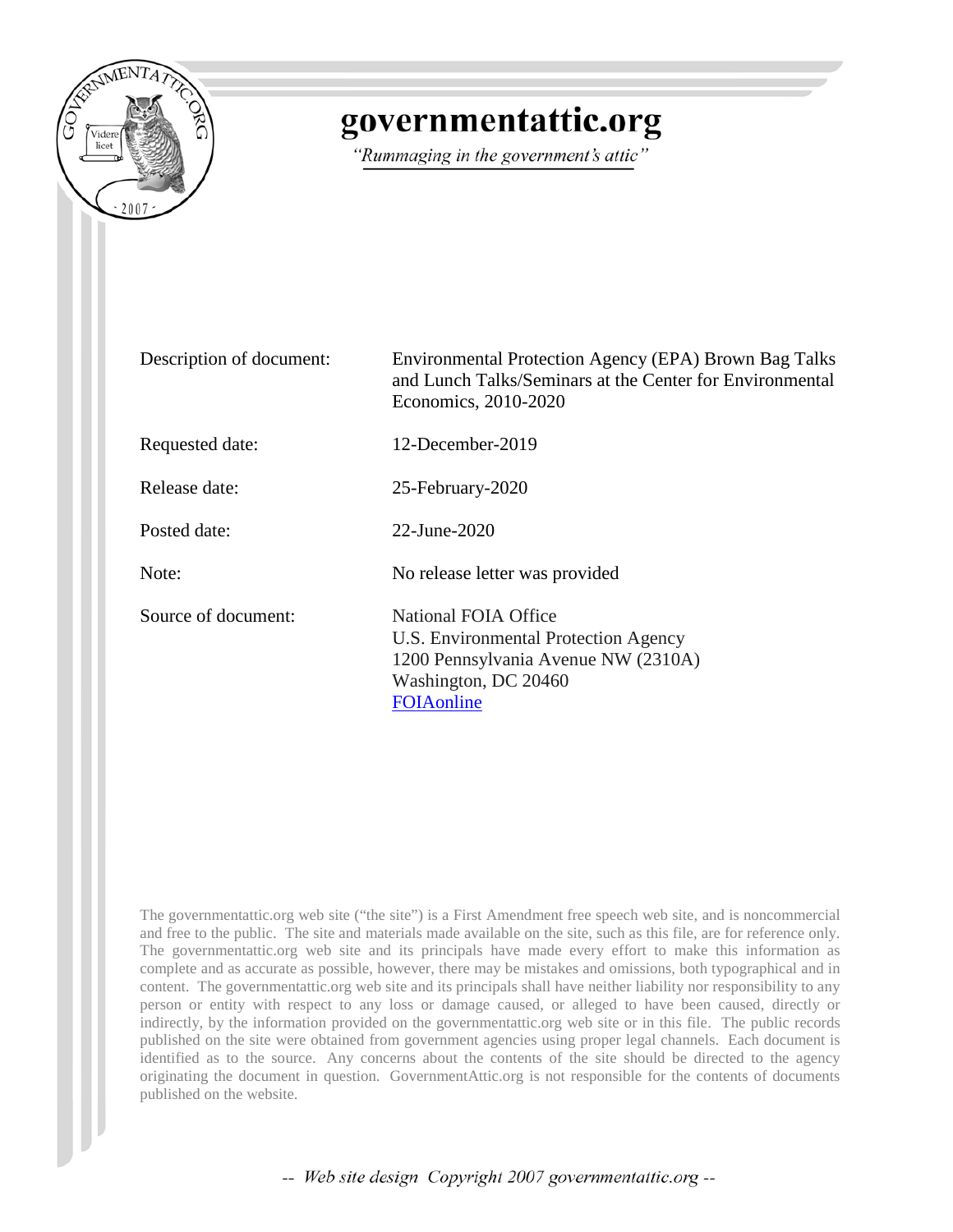## **2020 Brownbags**

No brownbags so far this year

### **2019 Brownbags**

2/6/19. "Variable Pricing and the Cost of Renewable Energy"

4/10/19. "Energy Efficient Technology Diffusion Among Small and Medium Plants"

5/7/19. "Economic Impacts of ocean acidification: a meta-analysis"

6/12/19. "Assessing the Benefits of Reducing Toxic Exposures with Uncertain Health Risks."

9/11/19. "Pollution Abatement and Employment: A Nonparametric Cost Function Analysis with Structural Change"

10/9/19. "Do Reminders Increase On-Time Reporting of Environmental Data? An Examination of EPA's NetDMR System"

11/20/19. "Benefits Analysis with Limited Data"

12/18/19. "Valuing Time Use Changes Induced by Regulatory Requirements"

## **2018 Brownbags:**

6/14/18. "Increasing Consistency and Transparency in Considering Costs and Benefits in the Rulemaking Process"

6/27/18. "The EPA's water quality index: actual, ideal, and places in between"

7/11/18. "Childhood Blood Lead Levels and Educational Trajectory into Adolescence"

8/8/18. "Superfund Cleanups and Children's Lead Exposure"

9/12/18. "Communicating valuation of mortality risk to non-economists"

10/1/18. "Do Renewable Portfolio Standards Affect Manufacturing Activity Through Higher Electricity Prices?"

11/14/18. "Do Regulators Strategically Avoid Pollution Hotspots when Siting Monitors? Evidence from Remote Sensing of Air Pollution"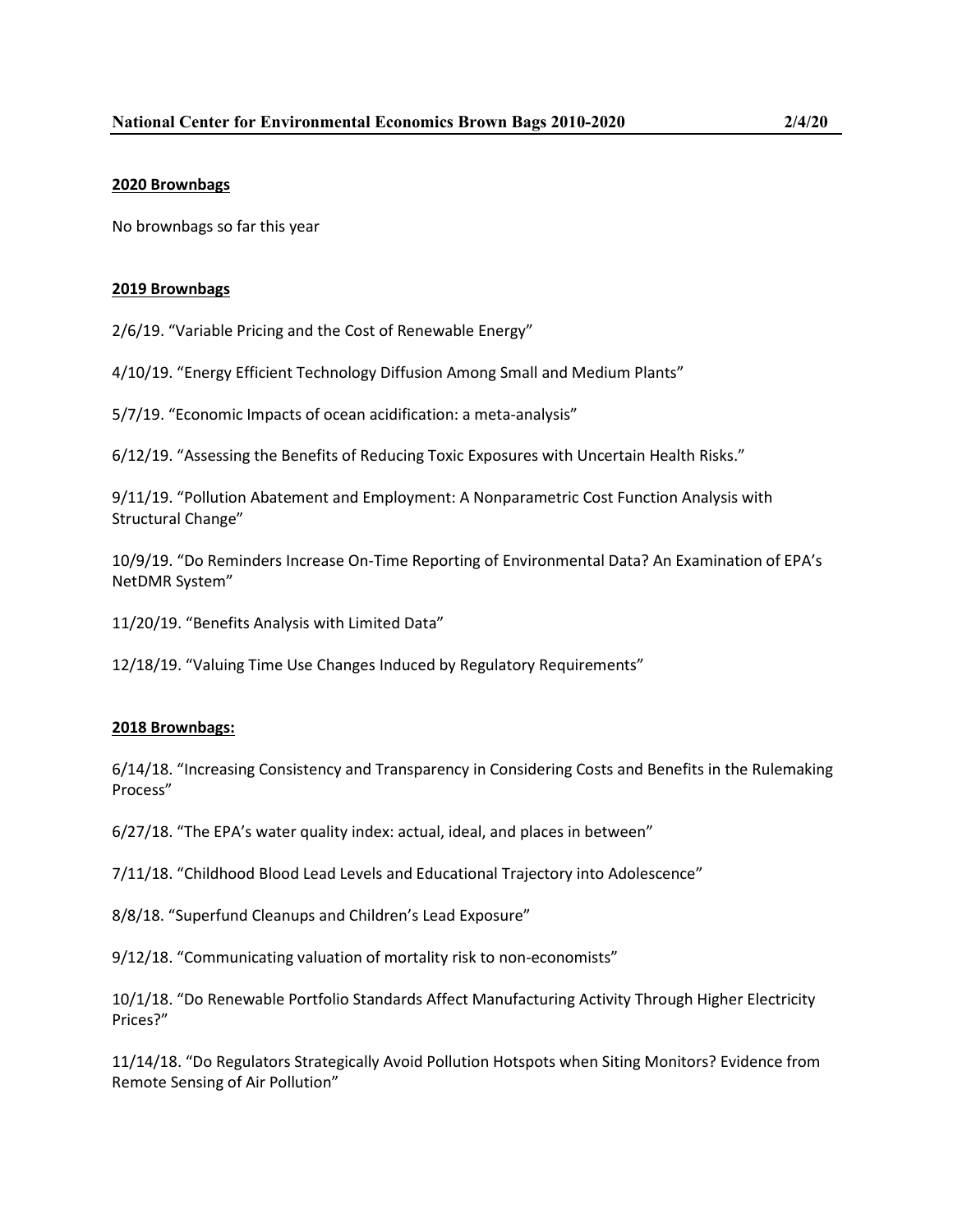# **2017 Brownbags:**

3/7/17. "Estimating the Economy-Wide Effects of Mortality Risk Reductions: A General Equilibrium Approach"

5/9/17. "Developing Effective Policy using Air Quality Modeling"

5/24/17. "Comparing Pollution Where You Live and Play: A Hedonic Analysis of Enterococcus in the Long Island Sound"

6/6/17. "Does Fine Particulate Matter Affect Teenage Labor Productivity? Evidence from High School Track and Field Performances"

## **2016 Brownbags:**

4/13/16. "A Choice Experiment Estimating Willingness to Pay for a Reduction of Harmful Algal Blooms in Lake Erie"

5/26/16. "Multiple Imputation and surface water quality: Implications for analysis"

6/1/16. "What is the implicit international burden sharing scheme implied by greenhouse gas mitigation targets submitted to the 2015 Paris Agreement?"

6/29/16. "Water Quality Monitoring…From Space!'

9/6/16. "Preterm Birth and Economic Benefits of Reduced Maternal Exposure to Fine Particulate Matter"

## **2015 Brownbags:**

3/11/15. "Time in Cost-Benefit Analysis: Beyond Discounting"

3/18/15. "Valuing Behavior: Opportunities for Behavioral Environmental Regulation"

- 7/29/15. "Welfare Impacts and Labor Market Effects of Environmental Regulations"
- 8/5/15. NCEE Summer Intern Brownbag seminar presentations

8/19/15. "A Retrospective Study of EPA's Air Toxics Rules: A Look at the Initial Round in the 1990s"

#### **2014 Brownbags**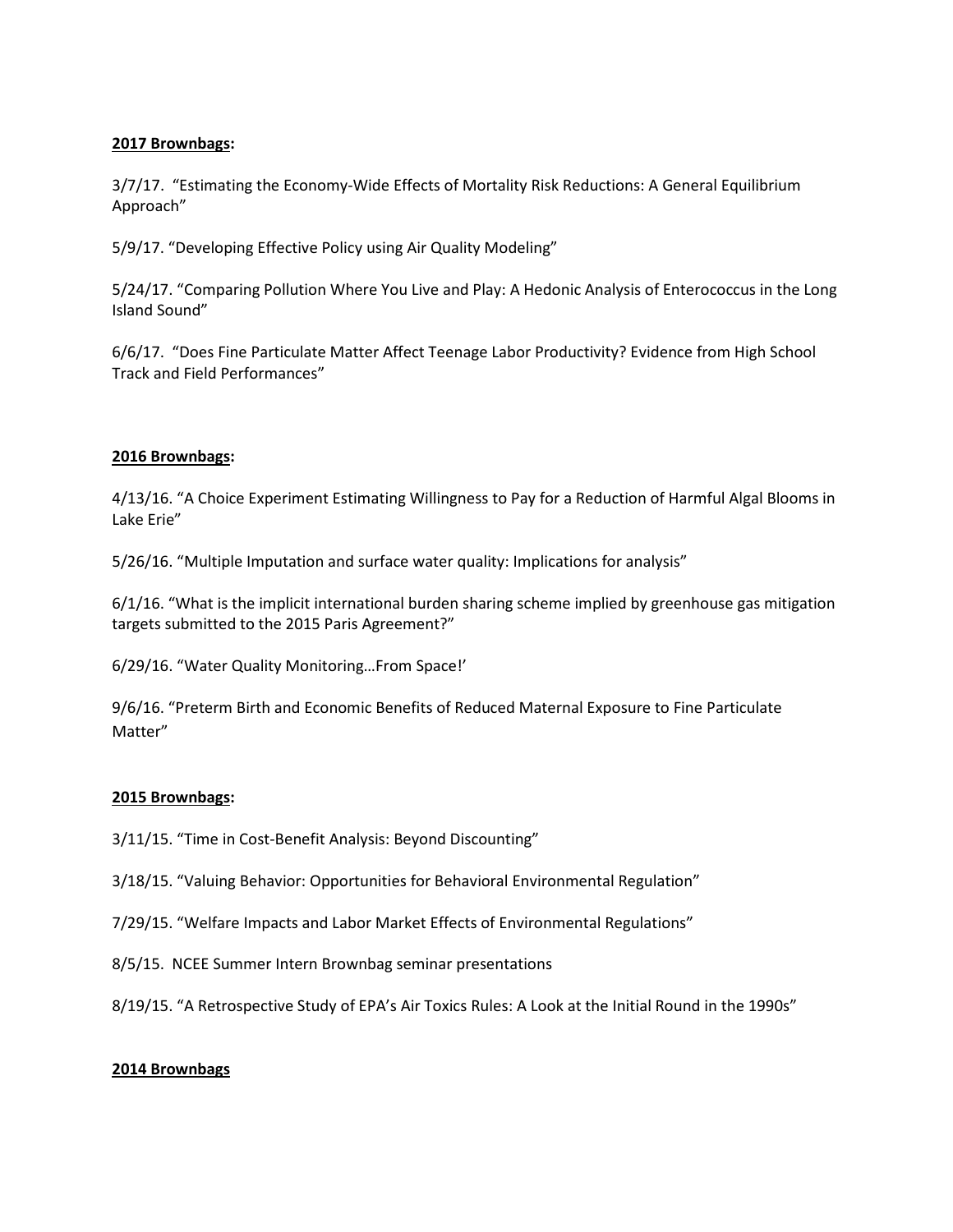1/14/14. "More Fables About Bees: Pollination as an ecosystem service"

- 3/18/14. "Energy Efficiency Investment Decisions: Lessons from Supermarket Refrigeration"
- 5/14/14. "Presentation #1: Water Quality and Property Prices in the Chesapeake Bay,"
- 5/28/14. "Presentation #2: Explaining variation in the value of water clarity using internal meta-analysis"

#### **2013 Brownbags**

- 4/23/13. "To Sell Or Not To Sell: The Impacts of Pollution on Home Transactions"
- 5/30/13. "Energy Efficiency Investment Decisions: Lessons from the Heavy Duty Trucking Sector"
- 6/27/13. "Ranking Distributions of Environmental Outcomes Across Population Groups"
- 8/29/13. "Validity tests for stated preference surveys using choice experiment designs"
- 11/12/13. "Sea Level Rise, Adaptation, and Property Prices"

#### **2012 Brownbags:**

2/13/12 and 2/16/12. "Retrospective Study of Costs of EPA Regulations"

5/9/12. "Corn ethanol and commodity prices: To what extent does U.S. biofuel policy contribute to food price increases?"

7/11/12. "Review of the recent literature on transition costs of labor reallocation from environmental regulation"

7/16/12. "Measuring the Environmental Benefits of Wind-Generated Electricity"

7/25/12. "Test Driving an Evidence-Based Medicine Methodology to Evaluate Human Health Effects of Environmental Contaminants"

10/31/12. "Isolating nonuse value in state preference data: a Bayesian comparison of approaches"

11/27/12. "Estimating a Rain Garden Supply Function: Evidence from Maryland Households"

#### **2011 Brownbags:**

5/26/11. "A Multi-Method Spatial Approach for Explaining the Appearance and Passage of Open Space Referenda"

6/1/11. "Welfare impacts of ocean acidification in the US oyster market"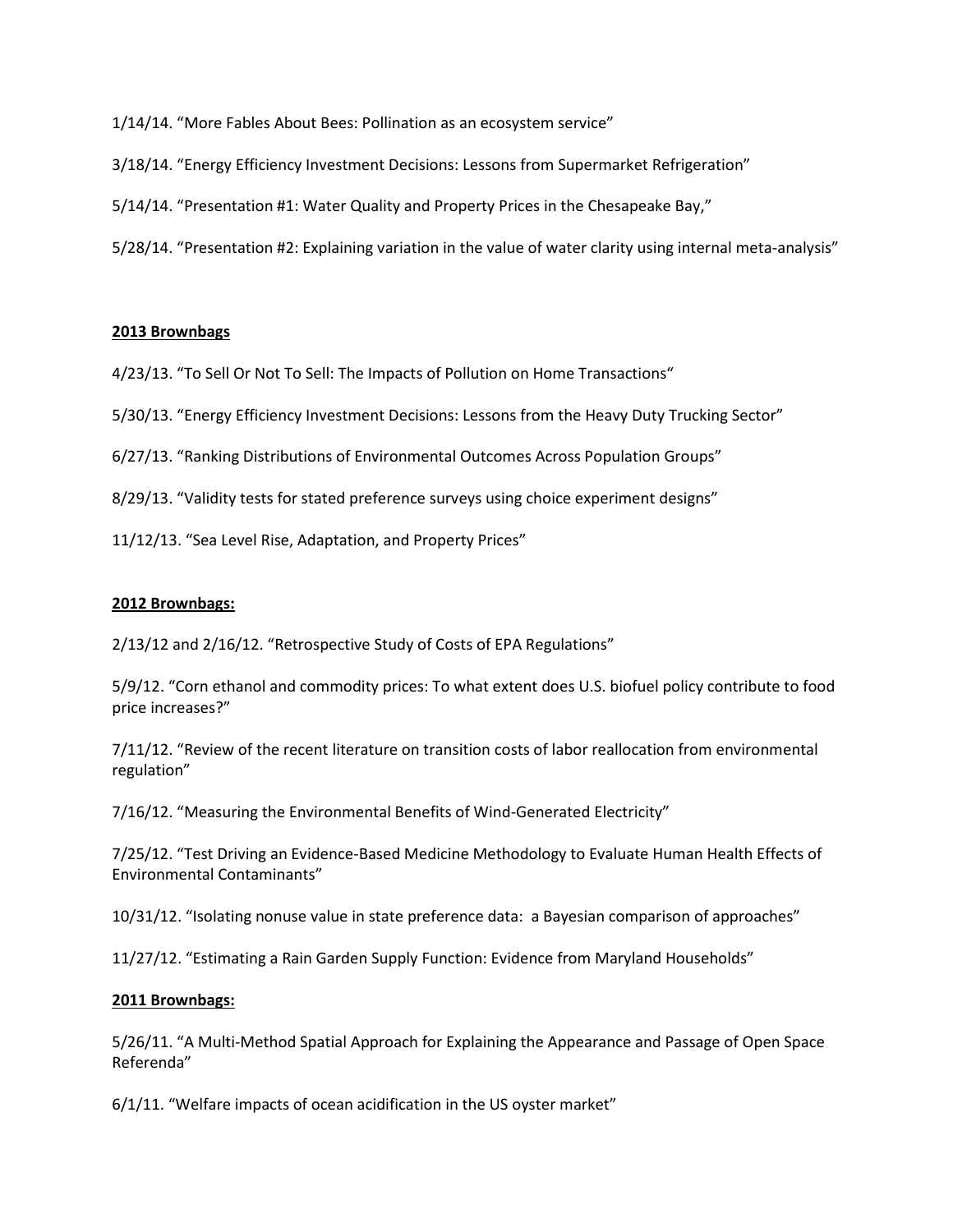6/23/11. "Quantifying the distribution of environmental benefits for regulatory environmental justice analysis"

7/20/11. "Assessing Non-cancer Health Benefits from Reduced Formaldehyde Emissions"

8/10/11. "Measuring Regulatory Benefits: Going Beyond Break-Even"

8/17/11. "Do Environmental Regulations Disproportionately Affect Small Businesses? Evidence from the Pollution Abatement Costs and Expenditures Survey"

8/24/11. "Environmental Regulations and Technological Change"

9/14/11. "Do Option Values Flip the Fuel Savings Switch?"

10/5/11. "Do EPA Regulations Affect Labor Demand? Evidence from the Pulp and Paper Industry"

11/16/11. "Rockets and Feathers in the EU ETS Phase II?"

## **2010 Brownbags:**

4/28/10. "Understanding the NAS Science and Decision Conceptual Models"

9/21/10. "How Many Times Could You Replicate Polyface Farm? A Schematic Model of Ecosystem Services in Agriculture"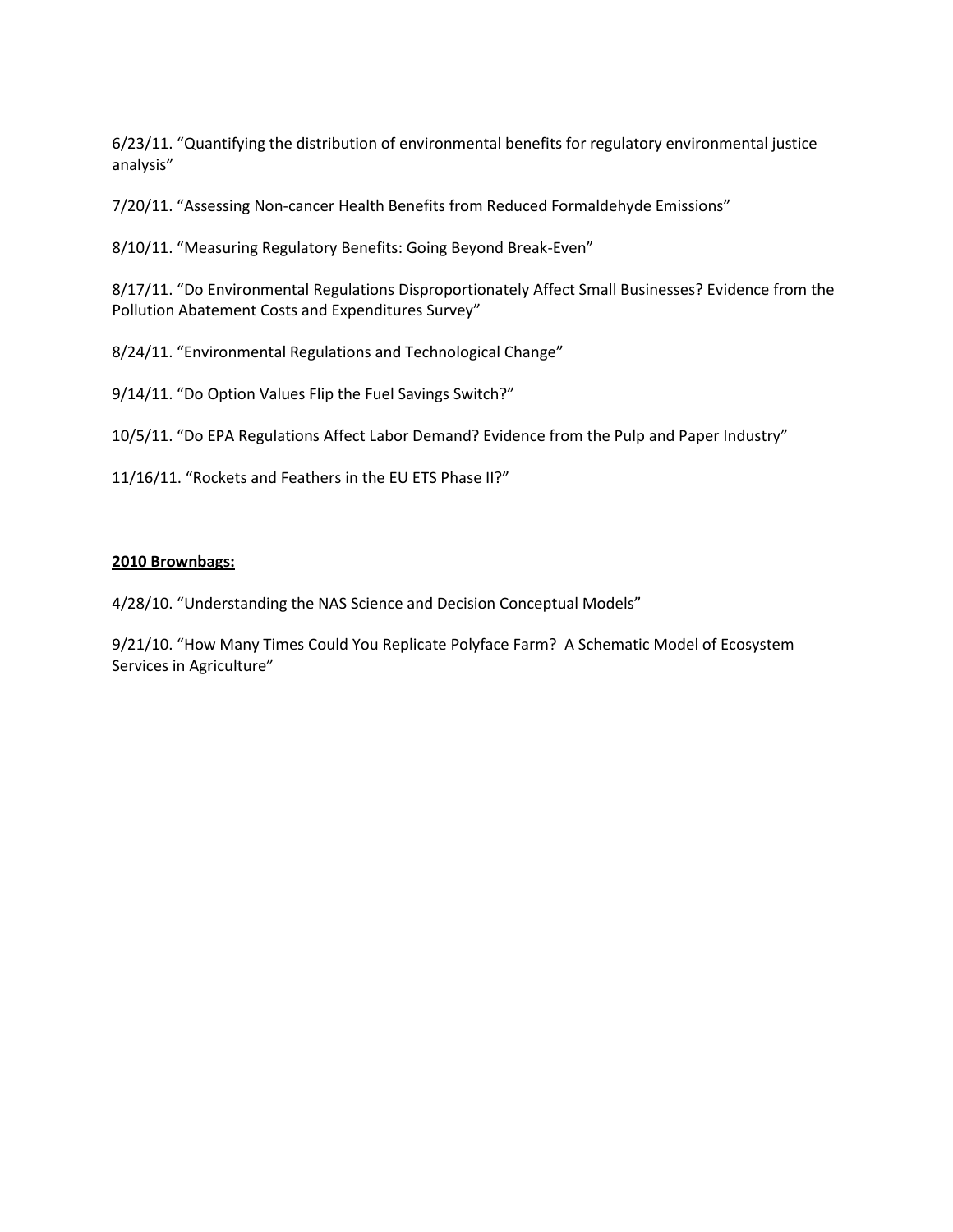| <b>Seminar Title</b>                                                                                                                      | <b>Date</b> |
|-------------------------------------------------------------------------------------------------------------------------------------------|-------------|
| The Value of Water Quality: Estimating Amenity and<br><b>Recreational Benefits</b>                                                        | 12/11/2019  |
| The Effect of Incomplete Enforcement Information on Ambient<br>Pollution Levels: Evidence from the Clean Water Act                        | 11/19/2019  |
| The Welfare Costs of Misaligned Incentives: Energy<br>Inefficiency and the Principal-Agent Problem                                        | 10/23/2019  |
| On the Implications of Pollution for the Measurement of<br>Output, Volatility, and the Natural Interest Rate                              | 9/19/2019   |
| The social cost of leaded gasoline: Evidence from regulatory<br>exemptions                                                                | 6/27/2019   |
| Weather, Emissions, and Outdoor Air Pollution                                                                                             | 5/22/2019   |
| <b>Toxic Truth: Lead and Fertility</b>                                                                                                    | 4/25/2019   |
| Pass-Through and Welfare Effects of Regulations That Affect<br><b>Product Attributes</b>                                                  | 3/6/2019    |
| Network Externality and Subsidy Structure in Two-Sided<br><b>Markets: Evidence from Electric Vehicle Incentives</b>                       | 12/4/2018   |
| Short- and Long-Run Impacts of Environmental Regulations<br>on Firm Productivity: Evidence from the U.S. Electricity<br>Sector, 1938-1999 | 10/16/2018  |
| Using Satellite Data to Fill the Gaps in the US Air Pollution<br><b>Monitoring Network</b>                                                | 9/25/2018   |
| Is Disaster Insurance a Normal Good? Evidence from the<br>National Flood Insurance Program                                                | 4/26/2018   |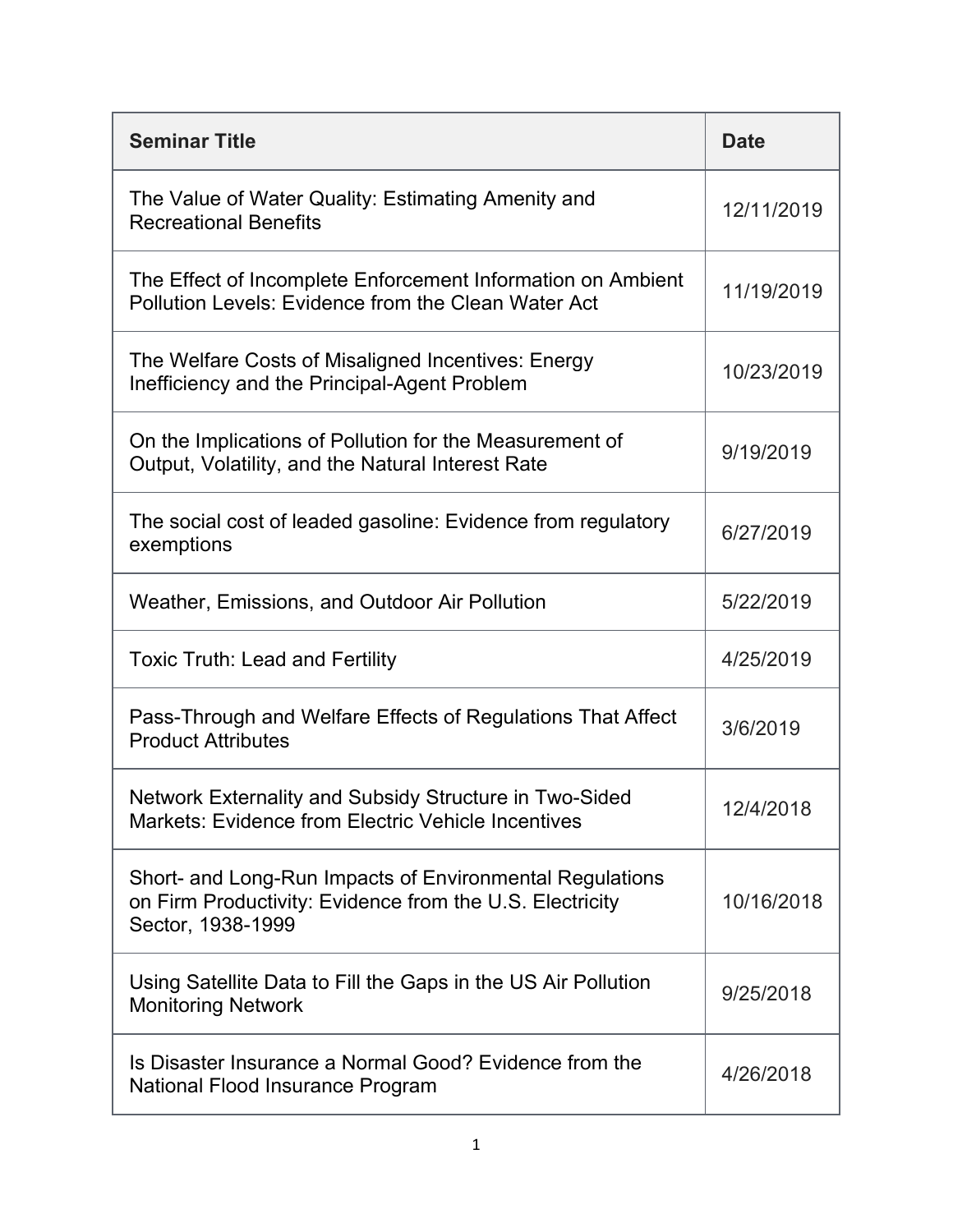| <b>Seminar Title</b>                                                                                                                            | <b>Date</b> |
|-------------------------------------------------------------------------------------------------------------------------------------------------|-------------|
| Do Discrete Choice Approaches to Valuing Urban Amenities<br><b>Yield Different Results than Hedonic Models?</b>                                 | 4/12/2018   |
| Air Quality, Human Capital Formation and the Long-term<br><b>Effects of Environmental Inequality at Birth</b>                                   | 12/07/2017  |
| Machine Learning for Causal Inference: An Application to Air<br><b>Quality Impacts on House Prices</b>                                          | 11/16/2017  |
| Two Birds, One Stone? Local Pollution Regulation and<br><b>Greenhouse Gas Emissions</b>                                                         | 10/17/2017  |
| Do Energy Savings Grow on (Shade) Trees?                                                                                                        | 09/20/2017  |
| The Impacts of Climate Change on US Agriculture:<br>Accounting for the Option Value of Farmland in the Ricardian<br>Approach                    | 06/08/2017  |
| How Much Do New Vehicle Consumers Value Fuel Economy<br>and Performance? New Estimates and Implications for the<br><b>Energy Efficiency Gap</b> | 04/27/2017  |
| Welfare Analysis: Bridging the Partial and General Equilibrium<br><b>Divide for Policy Analysis</b>                                             | 03/08/2017  |
| Does mandatory labeling of outfall points influence pollution<br>and compliance?<br>Evidence from a natural experiment in Ohio                  | 11/17/2016  |
| <b>Estimating Path Dependence in Energy Transitions</b>                                                                                         | 11/01/2016  |
| National and Regional Metrics and Indicators of Final<br><b>Ecosystem Goods and Services</b>                                                    | 10/20/2016  |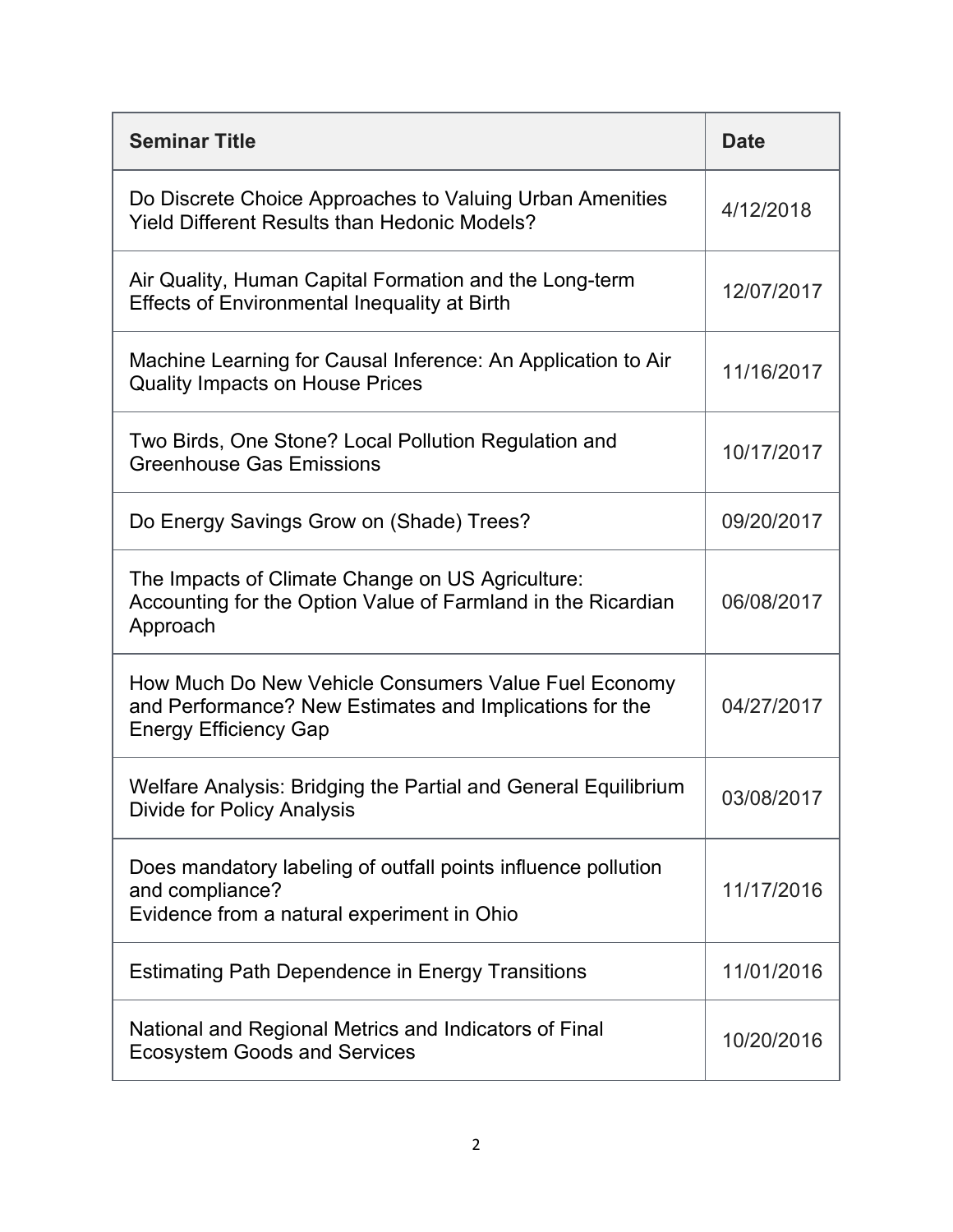| <b>Seminar Title</b>                                                                                                                                 | <b>Date</b> |
|------------------------------------------------------------------------------------------------------------------------------------------------------|-------------|
| Are Energy Efficiency Standards Less Regressive Than<br><b>Energy Taxes?</b>                                                                         | 09/08/2016  |
| The Micro-behavioral Economics of Resource-conserving<br>Technologies: Water Efficiency and Climate Change<br>Adaptation                             | 05/19/2016  |
| Developing Contemporary Guidelines for Stated-Preference<br>Valuation                                                                                | 04/28/2016  |
| Value of Improved Information about Forest Protection<br>Values, with Application to Rainforest Valuation                                            | 04/20/2016  |
| Who Loses Under Power Plant Cap-and-Trade Programs?<br>Estimating the Impact of the NOx Budget Trading Program on<br><b>Manufacturing Employment</b> | 04/04/2016  |
| Mitigation and Adaptation for Coastal Impacts from Sea Level<br><b>Rise</b>                                                                          | 02/25/2016  |
| The European Carbon Market and Technological Change                                                                                                  | 11/04/2015  |
| How Much Carbon Pricing is in Countries' Own Interests? The<br><b>Critical Role of Co-Benefits</b>                                                   | 09/15/2015  |
| Expecting the Unexpected: Emissions Uncertainty and<br><b>Environmental Market Design</b>                                                            | 05/20/2015  |
| Estimating the Effects of Nutrients on Water-Based<br>Recreational Uses in the United States: An Intrumental<br>Variables Approach                   | 05/05/2015  |
| Optimal Dynamic Carbon Taxes in a Climate-Economy Model<br>with Distortionary Fiscal Policy                                                          | 04/30/2015  |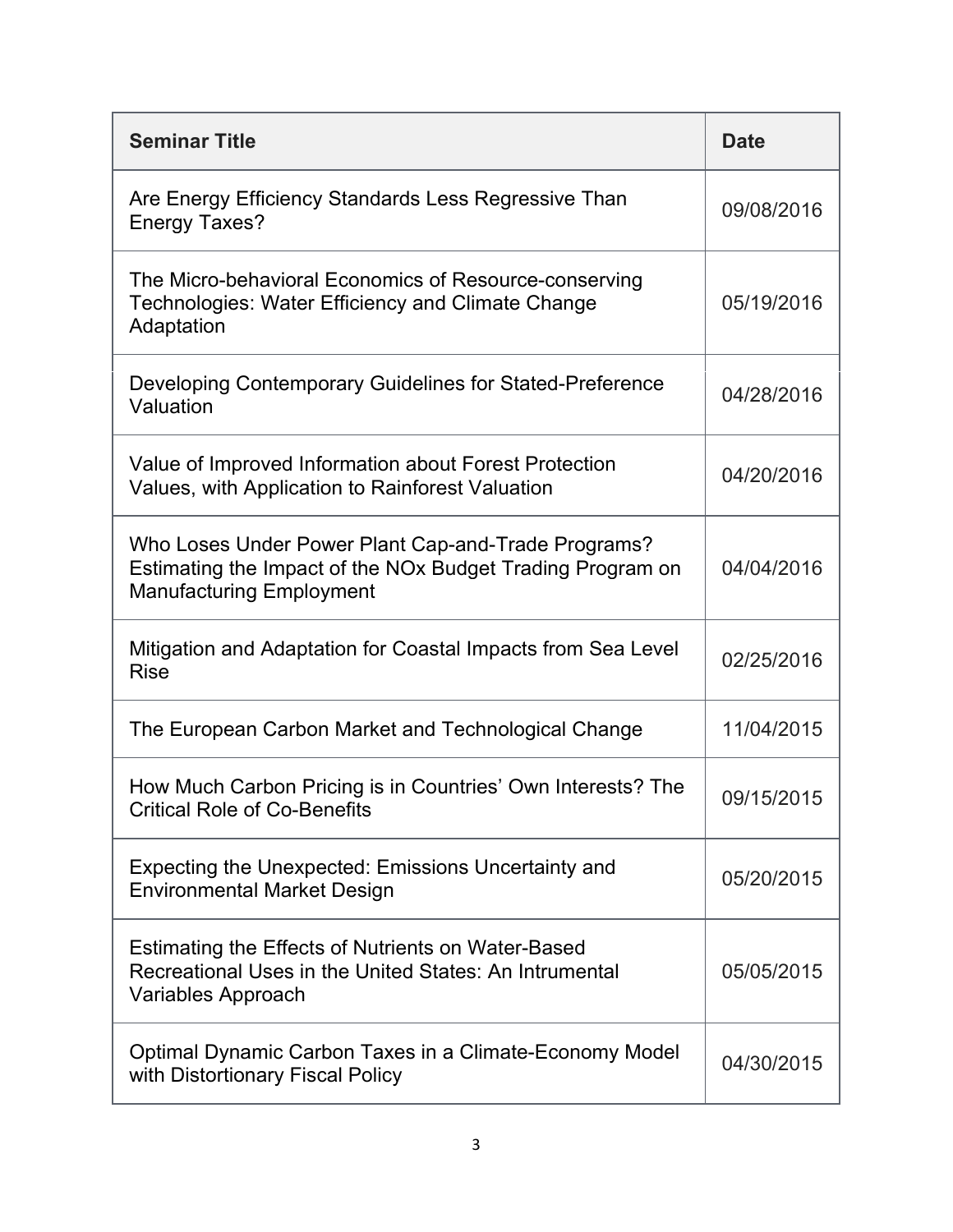| <b>Seminar Title</b>                                                                                                                                                   | <b>Date</b> |
|------------------------------------------------------------------------------------------------------------------------------------------------------------------------|-------------|
| <b>Evaluating Behaviorally-Motivated Policy: Experimental</b><br>Evidence from the Lightbulb                                                                           | 01/22/2015  |
| Realistic REDD: Improving the Forest Impacts of Domestic<br><b>Policies in Different Settings</b>                                                                      | 12/09/2014  |
| Limited Attention in Housing Markets: The Case of Energy<br>Efficiency                                                                                                 | 10/23/2014  |
| Taking One for the Team: Is Collective Action More<br>Responsive to Ecological Change                                                                                  | 09/17/2014  |
| Unemployment and Environmental Regulation in General<br>Equilibrium                                                                                                    | 08/12/2014  |
| Environmental targeting: Some Spatial Estimates of the Costs<br>and Benefits of Restoring and Protecting Wetlands                                                      | 06/25/2014  |
| The Housing Market Impacts of Shale Gas Development                                                                                                                    | 05/22/2014  |
| Escape from Third-Best: Rating Emissions for Intensity<br><b>Standards</b>                                                                                             | 05/06/2014  |
| The Northeast Regional Earth System Model (NE-RESM):<br>Translating Biogeophysical Dynamics into the Strategic<br><b>Environmental Planning and Management Domains</b> | 03/26/2014  |
| Leave it in the ground? Incorporating the social cost of carbon<br>into unconventional fossil fuel development                                                         | 03/19/2014  |
| Learning in a Hedonic Framework: Valuing Brownfield<br>Remediation                                                                                                     | 02/19/2014  |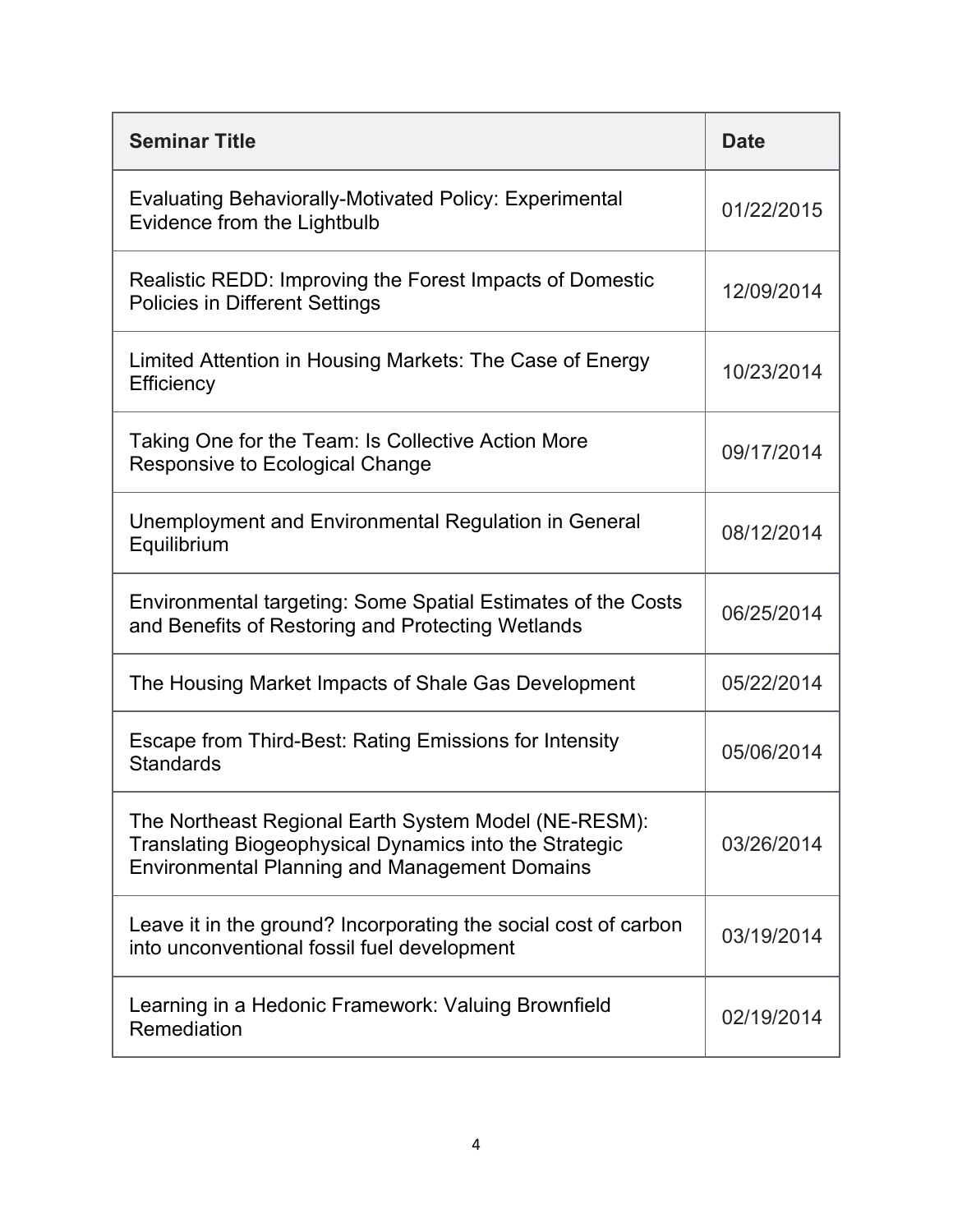| <b>Seminar Title</b>                                                                                                                              | <b>Date</b> |
|---------------------------------------------------------------------------------------------------------------------------------------------------|-------------|
| Nudges and Federal Program Participation: A Field<br><b>Experiment with the Conservation Reserve Program</b>                                      | 01/29/2014  |
| The Effects of Water Quality Improvements on an Open<br>Access Commercial Fishery: Evidence from the Chesapeake<br>Bay Blue Crab Fishery (Part 2) | 12/03/2013  |
| <b>Evidence of Causality between Carbon Dioxide</b><br><b>Concentrations and Temperature</b>                                                      | 11/19/2013  |
| The Impact of Pollution on Worker Productivity                                                                                                    | 11/18/2013  |
| Banking and price containment in the California greenhouse<br>gas emissions market: an experimental analysis of market<br>design                  | 11/06/2013  |
| Pareto Efficiency in Intra-household Resource Allocation and<br><b>Risks to Children's Health</b>                                                 | 10/28/2013  |
| The Effects of Water Quality Improvements on an Open<br>Access Commercial Fishery: Evidence from the Chesapeake<br>Bay Blue Crab Fisher (Part 1)  | 10/16/2013  |
| Certainty of Punishment vs. Severity of Punishment:<br>Deterrence and Wastewater Discharges                                                       | 06/18/2013  |
| Estimating Climate Change Impacts in the Energy Demand,<br>Water, and Agriculture Sectors in the Global Change<br><b>Assessment Model</b>         | 06/04/2013  |
| Environmental Justice: Evidence from Superfund Cleanup<br><b>Durations</b>                                                                        | 05/14/2013  |
| Managing Energy Demand with Standards and Information                                                                                             | 05/07/2013  |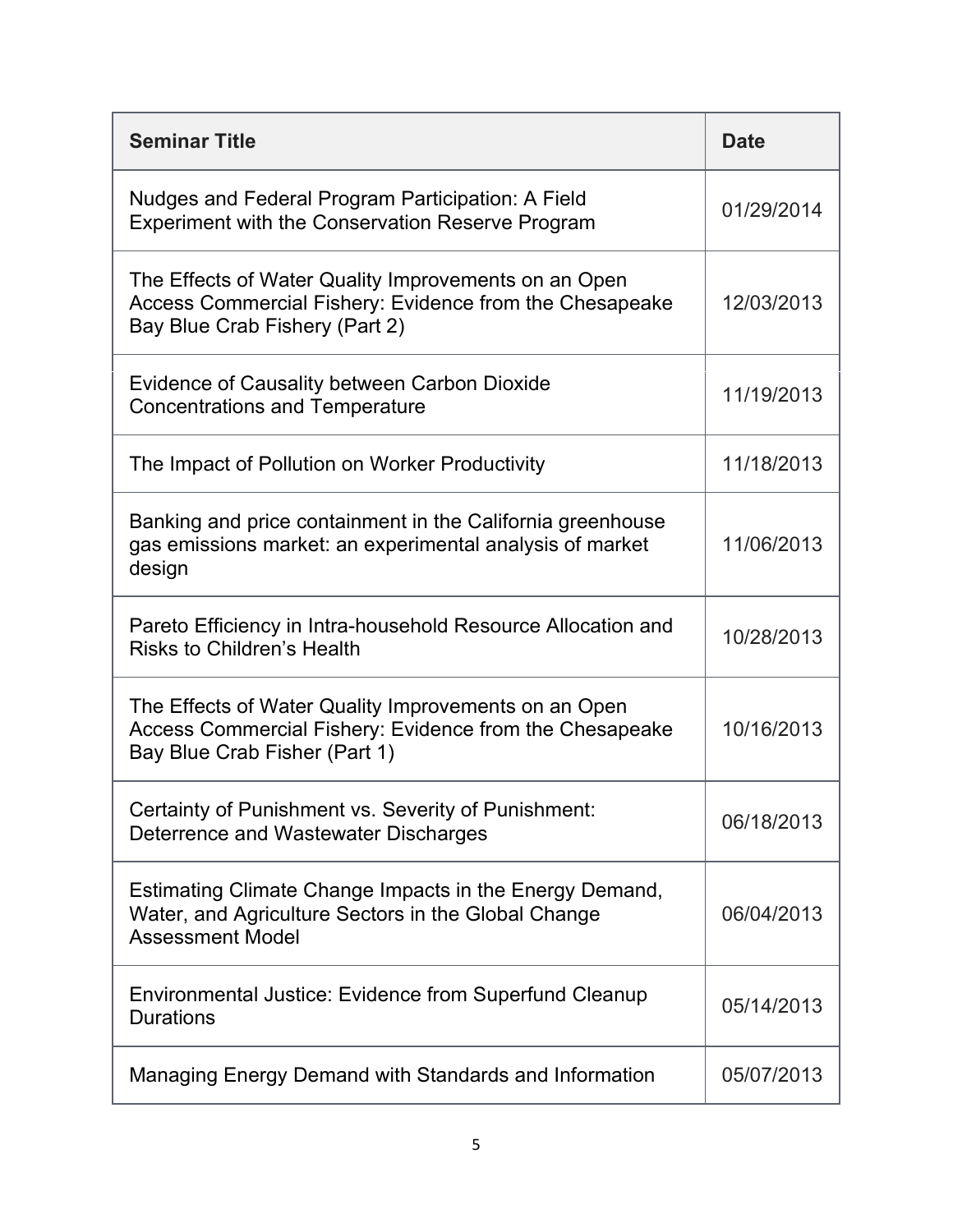| <b>Seminar Title</b>                                                                                                                                     | <b>Date</b> |
|----------------------------------------------------------------------------------------------------------------------------------------------------------|-------------|
| Spatial and Temporal Heterogeneity of Marginal Emissions:<br>Implications for Electric Cars and Other Electricity-Shifting<br><b>Policies</b>            | 04/17/2013  |
| Free Riders and the High Cost of Energy-Efficiency Subsidies                                                                                             | 03/26/2013  |
| Public Goods Provision in the Presence of Heterogeneous<br><b>Green Preferences</b>                                                                      | 01/10/2013  |
| The Causal Effect of Environmental Catastrophe on Long-Run<br><b>Economic Growth</b>                                                                     | 12/13/2012  |
| An Ex Post Analysis of the Economic Impacts of Reduced<br>Water Supply Using Quasi-Experimental Methods: the Case<br>of the Sacramento-San Joaquin Delta | 11/28/2012  |
| Projecting the biological and economic effects of climate<br>change and ocean acidification on global coral reefs                                        | 11/13/2012  |
| The Transitional Costs of Sectoral Reallocation: Evidence<br>From the Clean Air Act and the Workforce                                                    | 10/25/2012  |
| Strategic Climate Policy with Offsets and Incomplete<br>Abatement: Carbon Taxes versus Cap-and-Trade                                                     | 10/09/2012  |
| Challenges in Measuring the "Full" Benefits from Reduced Air<br>Pollution: The Role of Caregiving for Sensitive Groups in<br>Households                  | 09/14/2012  |
| Modeling Household Energy Consumption and Adoption of<br>Energy-efficient Technology Using Recent Micro-data                                             | 06/27/2012  |
| Impact of Biofuel Policy on Food Prices and Poverty                                                                                                      | 05/01/2012  |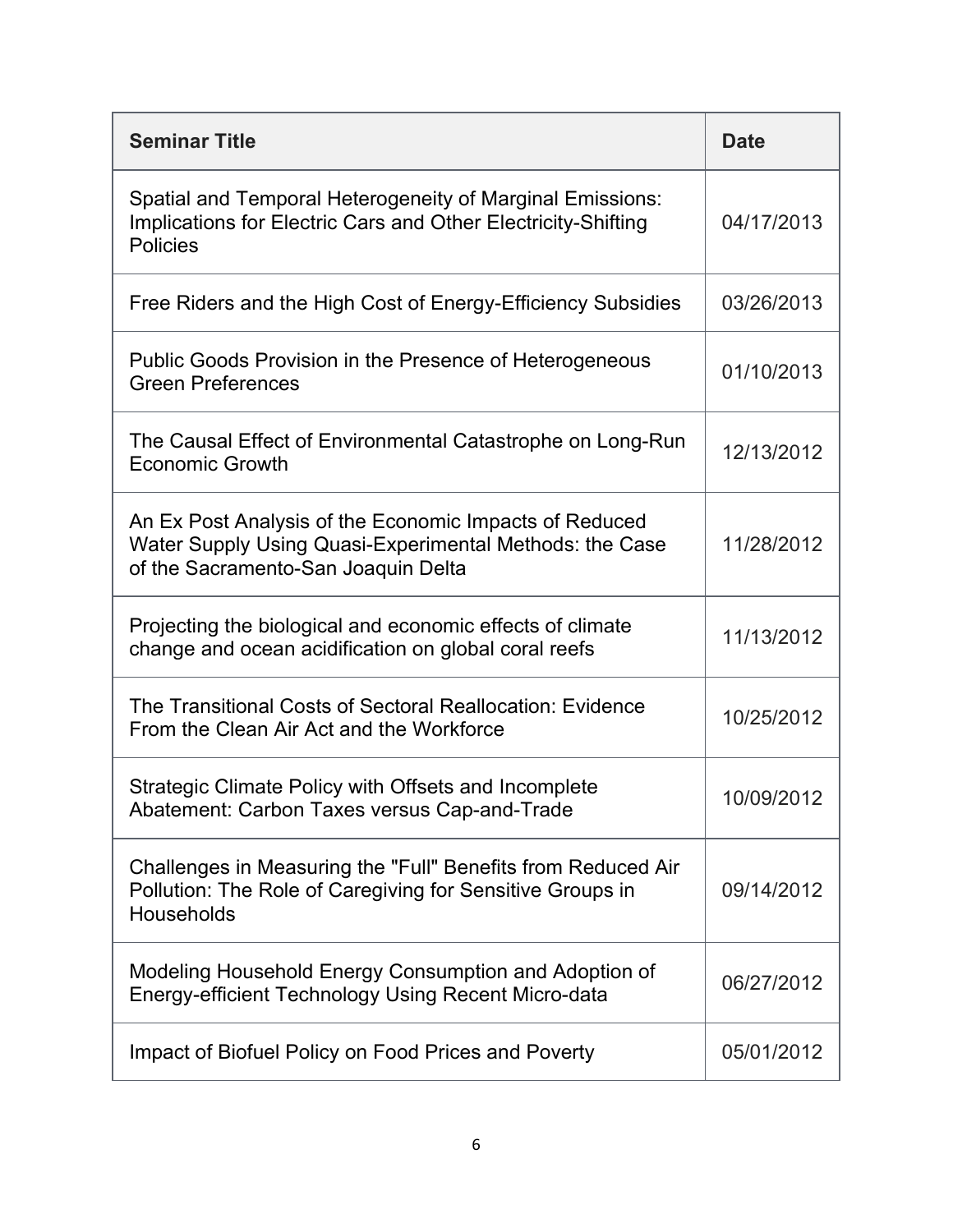| <b>Seminar Title</b>                                                                                                                     | <b>Date</b> |
|------------------------------------------------------------------------------------------------------------------------------------------|-------------|
| Effect of the Regulator-Regulated Entity Relationship on<br>Environmental Management: Coercive vs. Cooperative<br>Enforcement            | 04/24/2012  |
| Regulating Greenhouse Gases from Coal Power Plants under<br>the Clean Air Act                                                            | 04/16/2012  |
| The Accuracy of Self-Reported Pollution Data: Evidence from<br>the Clean Water Act                                                       | 04/10/2012  |
| California Energy Efficiency Gains: Lessons for the Rest of the<br>World, or Not?                                                        | 03/21/2012  |
| A CGE Analysis of Linking Domestic Emission Trading<br>Schemes: Impacts on Japanese Economy                                              | 02/22/2012  |
| Disentangling Intermediate and Final Outcomes of Migratory<br>Fish Restoration: Implications for Stated Preference Welfare<br>Estimation | 10/13/2011  |
| <b>Discounting and Confidence</b>                                                                                                        | 09/21/2011  |
| Climate Amenities, Climate Change, and American Quality of<br>Life                                                                       | 05/18/2011  |
| Car Notches: Strategic Automaker Responses to Fuel<br><b>Economy Policy</b>                                                              | 04/28/2011  |
| Using Quotas to Enhance Competition in Asymmetric<br>Auctions: A Comparison of Theoretical and Experimental<br><b>Outcomes</b>           | 04/20/2011  |